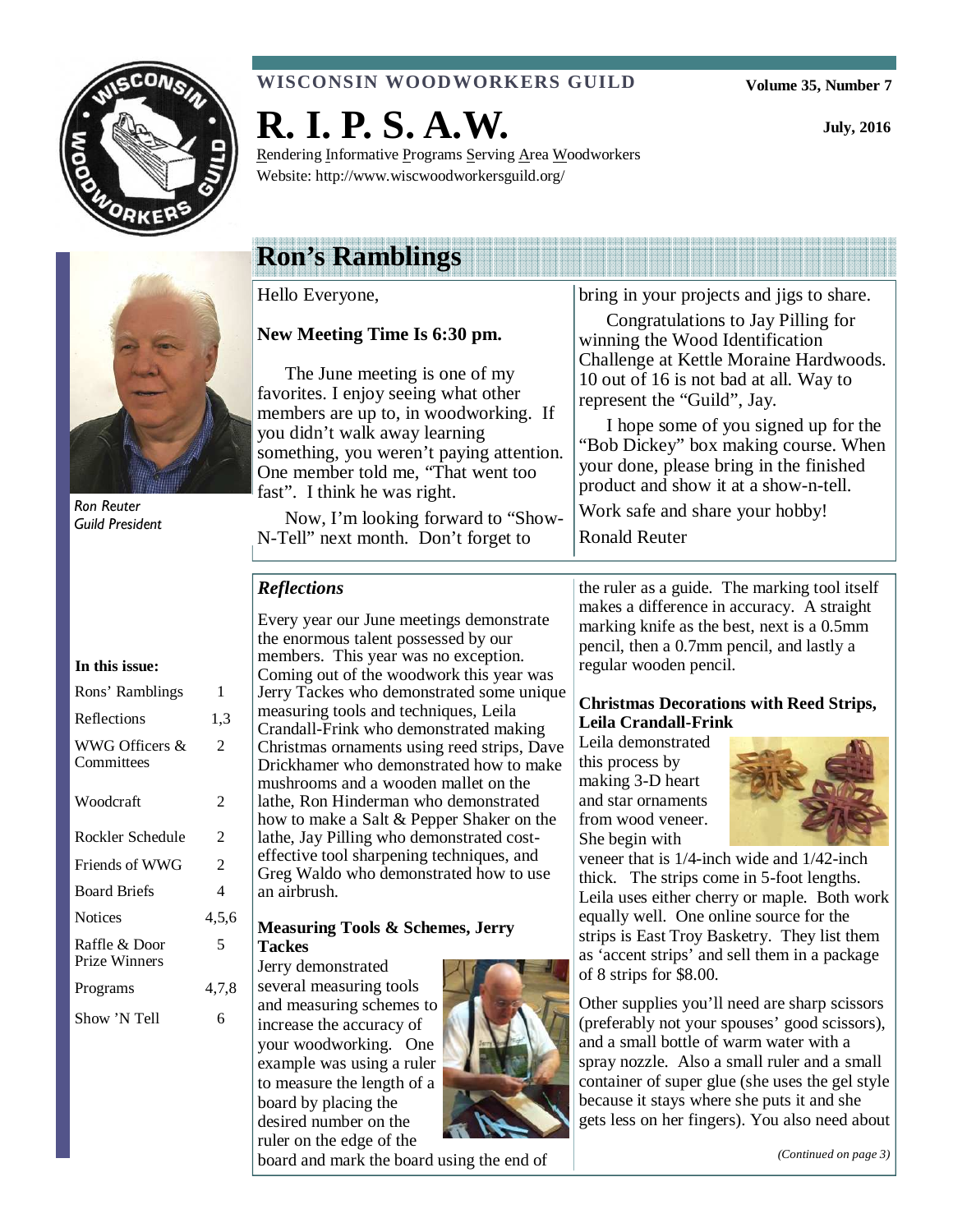| <b>WWG Officers &amp; Directors</b> |                                                            |              | <b>Woodcraft Class Schedule - Tuition assessed</b>                                          |
|-------------------------------------|------------------------------------------------------------|--------------|---------------------------------------------------------------------------------------------|
| <b>President</b>                    | <b>Ron Reuter</b><br>ronbo439@yahoo.com                    | 262/784-5877 | Basic Router Techniques with Dan McClanahan,<br>Tuesday, July 12, 6:00pm - 9:00pm           |
| <b>Vice President</b>               | <b>Greg Waldo</b><br>Waldog1050@sbcglobal.net              | 414/769-1553 | Turn an Ice Cream Paddle & Pizza Cutter with<br>Melanie Wegner, Thursday, July 14, 6:00pm - |
| <b>Treasurer</b>                    | <b>Andy Wagner</b><br>yxandy2001@sbcglobal.net             | 414/327-7505 | $9:00$ pm                                                                                   |
| <b>Secretary</b>                    | <b>Ken Ochs</b><br>kochs@wi.rr.com                         | 262/782-2135 | Hand-Cut Dove Tail Techniques with Kevin<br>Seigworth, Saturday, July 16, 9:30am - 3:30pm   |
| Program Dir.                        | <b>Jay Pilling</b><br>Jaypilling537@gmail.com              | 414/425-5692 | Woodworking for Women with Dan<br>McClanahan, Monday, July 18, 5:00pm - 9:00pm              |
| Membership Dir. Kevin Seigworth     | kseigworth@wi.rr.com                                       | 262/470-8916 | Bandsaw Techniques with Tom Yapundich,<br>Thursday, July 21, 6:00pm - 9:00pm                |
| <b>WWG Committees</b>               |                                                            |              | DYI with Gel Stain with Sheryl Monahan,                                                     |
| <b>Toy Chairman</b>                 | <b>Norm Lange</b><br>glfinman@wi.rr.com                    | 920/474-7183 | Monday, July 25, 6:00pm - 9:00pm                                                            |
| <b>Raffles</b>                      | <b>Jim Schlarb</b>                                         | 262/968-4830 | <b>Woodcraft Demonstrations</b>                                                             |
| <b>Publications</b>                 | Leila Crandall-Frink 414/453-4118<br>leila.frink@gmail.com |              | Sharpening, Saturday, July 9, 1:00pm                                                        |
|                                     | <b>Don Doss</b><br>FourPartHarmonyt@att.net                | 414/281-2854 | Outdoor Finishes, Saturday, July 16th, 1:00pm                                               |
| <b>Audio/Video</b>                  | <b>Jerry Anson</b><br>janson@wi.rr.com                     | 414/453-4537 | For further details, contact Woodcraft of<br>Milwaukee: 14115 W. Greenfield Ave., New       |
|                                     | Tom Hipsak 262/865-8512<br>thipsak@wi.rr.com               |              | Berlin, 262-765-6770                                                                        |

| <b>Rockler Class Schedule - Tuition assessed</b>                                 | <b>Rockler Demonstrations</b>                      |
|----------------------------------------------------------------------------------|----------------------------------------------------|
| Beginning Bowl Turning with Gary Datka, Friday,                                  | Coping Made Simple, Saturday, July 2, 11am         |
| July 8, 1pm - 4:30pm                                                             | Wood Turning Techniques, Saturday, July 9, 11am    |
| Segmented Bowl Turning I with Gary Datka,                                        | Router Table Techniques, Saturday, July 16, 11am   |
| Saturday, July 9, 11:30am - 5:30pm                                               | Table Saw Techniques, Saturday, July 23, 11am      |
| Acrylic Pen Turning with Gary Datka,                                             | Wood Finishing Techniques, Saturday, July 30,      |
| Wednesday, July 13, 5:30pm - 7pm                                                 | 11am                                               |
| Segmented Bowl Turning II with Gary Datka,<br>Saturday, July 16, 9:30am - 3:30pm | For further details, contact Rockler: 1725 S 108th |
| Segmented Bowl Turning III with Gary Datka,<br>Sunday, July 24, 11am - 3pm       | St., West Allis, 414-774-1882                      |

| <b>Friends of the Wisconsin Woodworkers Guild</b>                                         | Neu's Hardware Tools Paint, N95W16915 Falls |
|-------------------------------------------------------------------------------------------|---------------------------------------------|
|                                                                                           | Parkway, Menomonee Falls, WI 53051          |
| <b>Homestead Finishing Products, Cleveland, OH Phone: 262-251-6550</b>                    |                                             |
| $(216)$ 631-5309 www.homesteadfinishing.com                                               | Woodcraft, 14115 W. Greenfield Ave New      |
| <b>Rockler's (The Woodworker's Store)</b> 1725 S Berlin, WI 53151 Phone: $(262)$ 785-6770 |                                             |
| 108th St, West Allis, (414) 774-1882                                                      | <b>Woodline USA</b> (800) 472-6950          |
|                                                                                           |                                             |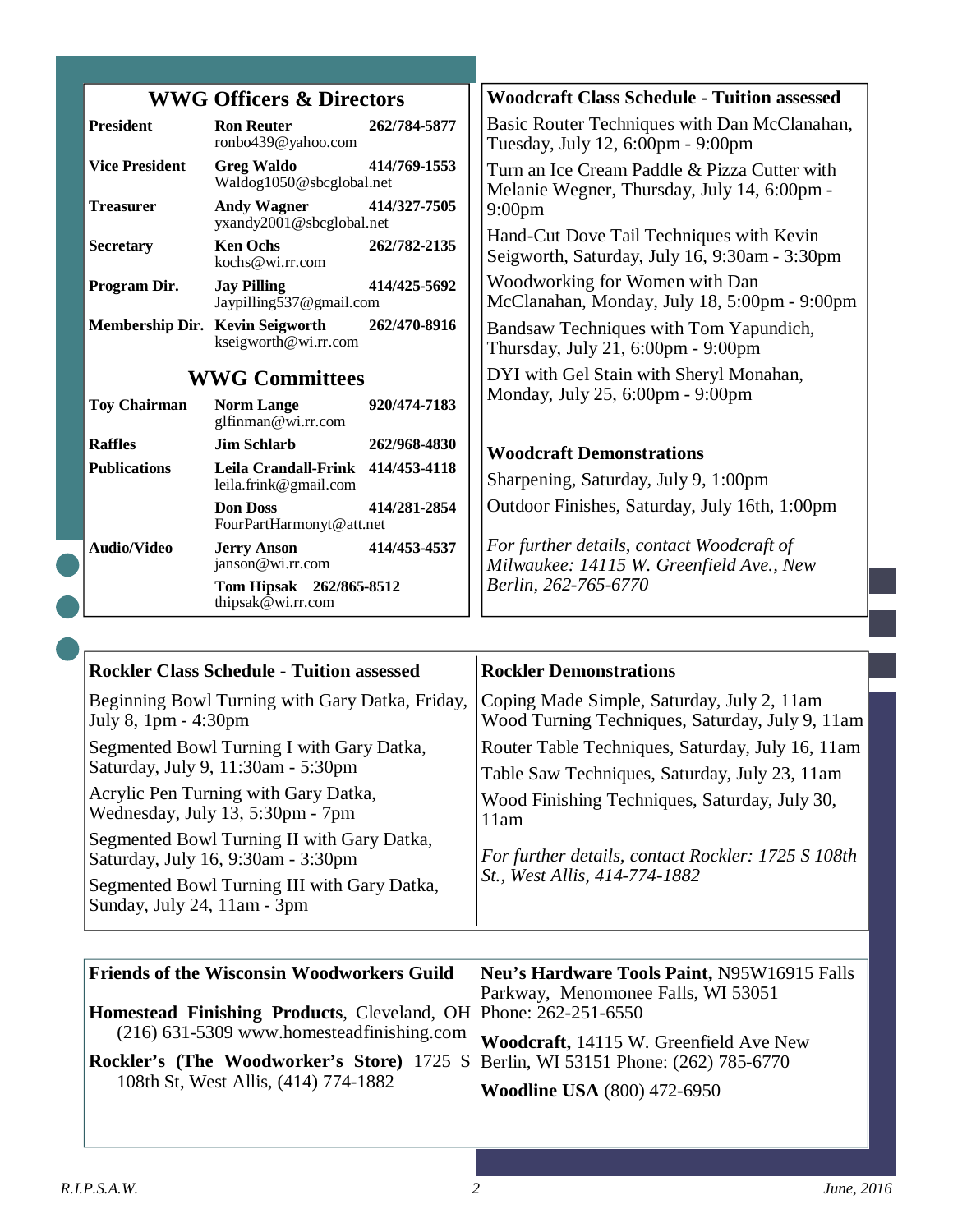### *(Continued from page 1)*

8 small clamps (available from your local hardware store – she gets hers from Menards).

### **Mushrooms & Mallet Turning, Dave Drirkhamer**

Dave demonstrated how  $\Box$ to turn a one-piece mallet from a piece of 3"x3"x12" cherry. He also demonstrated how to turn mushrooms from a freshly cut branch. To make the mallet, he started by using a large roughing gouge to make the cherry piece round, and then a 1-1/4" skew to





shape the mallet and the handle. Continuing with the skew, he then did a series of planing cuts to create the general shape, and then used finishing cuts to smooth. By using the skew, he was able to finish the project with very little sanding.

### **Salt & Pepper Mill, Ron Hinderman**

Ron turned a Salt and Pepper Mill from cherry burl. He started by rough-turning to a round shape between centers. He then drilled two holes, first a 1-1/2"

recess hole, 3/8" deep, then a 1- 1/16" hole clear through the blank to accommodate the pepper mill action. He then parted the handle off. He turned the pepper mill body around and drilled a 1-1/2" recess hole, 3/8" deep, to receive the salt shaker part. Finally, he installed what would be top knob onto the lathe and drilled it to accommodate the top part of the salt mill.

Ron has many Burls for sale, from small to large, in cherry, maple, birch, oak, etc. If you're interested, call him at 262-549-9614 or e-mail to r\_hindrman@sbcglobal.net

### **Tool Sharpening, Jay Pilling**

*Twist Drills***:** Twist drills can be sharpened very quickly by hand. You just need good magnification and keep the lips at equal lengths and angles. This takes practice but the results are well worth the effort.

*Brad Point Bits***:** Brad point bits can only be touched up

with a tapered, round, diamond hone. Just follow the ground angles. DO NOT use your grinder on these.

*Forstner Bits***:** With Forstner drill bits, a flat diamond hone is used. As with brad point bits, follow the ground angles and just keep the cutting edges sharp (honed). No Grinding Required!!!

*Machine Taps*: Used machine taps can be restored to like new conditions for wood purposes.



The leading or cutting edge is the only place to grind, and only enough to remove nicks and dull points on the teeth.

One final thought regarding sharpening/honing: if you look directly at the edge and you see a surface, it's NOT SHARP.

Try these suggestions and you'll discover that working with sharp tools is much more enjoyable than working with dull ones.

### **Airbrush Use in Woodworking, Greg Waldo**

An airbrush is a small paint sprayer but that's where the similarity ends. An airbrush

provides the user with much greater precision. And you can increase the precision capabilities by buying a more expensive airbrush. This precision was demonstrated by spraying a small heart-shaped woven basket (made by Leila). Use the following tips and you'll



be well on your way to becoming a master of the airbrush.

- PRACTICE!
- Be sure to thoroughly clean your airbrush after every use
- Thin only when necessary and only with the manufacturer's recommended thinner
- Add thinner gradually, stirring thoroughly before testing on a scrap – you'll probably find that a consistency (viscosity) similar to 2% milk is about right
- Start with the lowest nozzle and pressure settings and increase as needed – with a siphon-feed sprayer/airbrush, 20psi should get past the siphonfeed action threshold

 Thanks so much for sharing your expertise Jerry, Leila, Dave, Ron, Jay and Greg!

*Don Doss, RIPSAW Co-editor*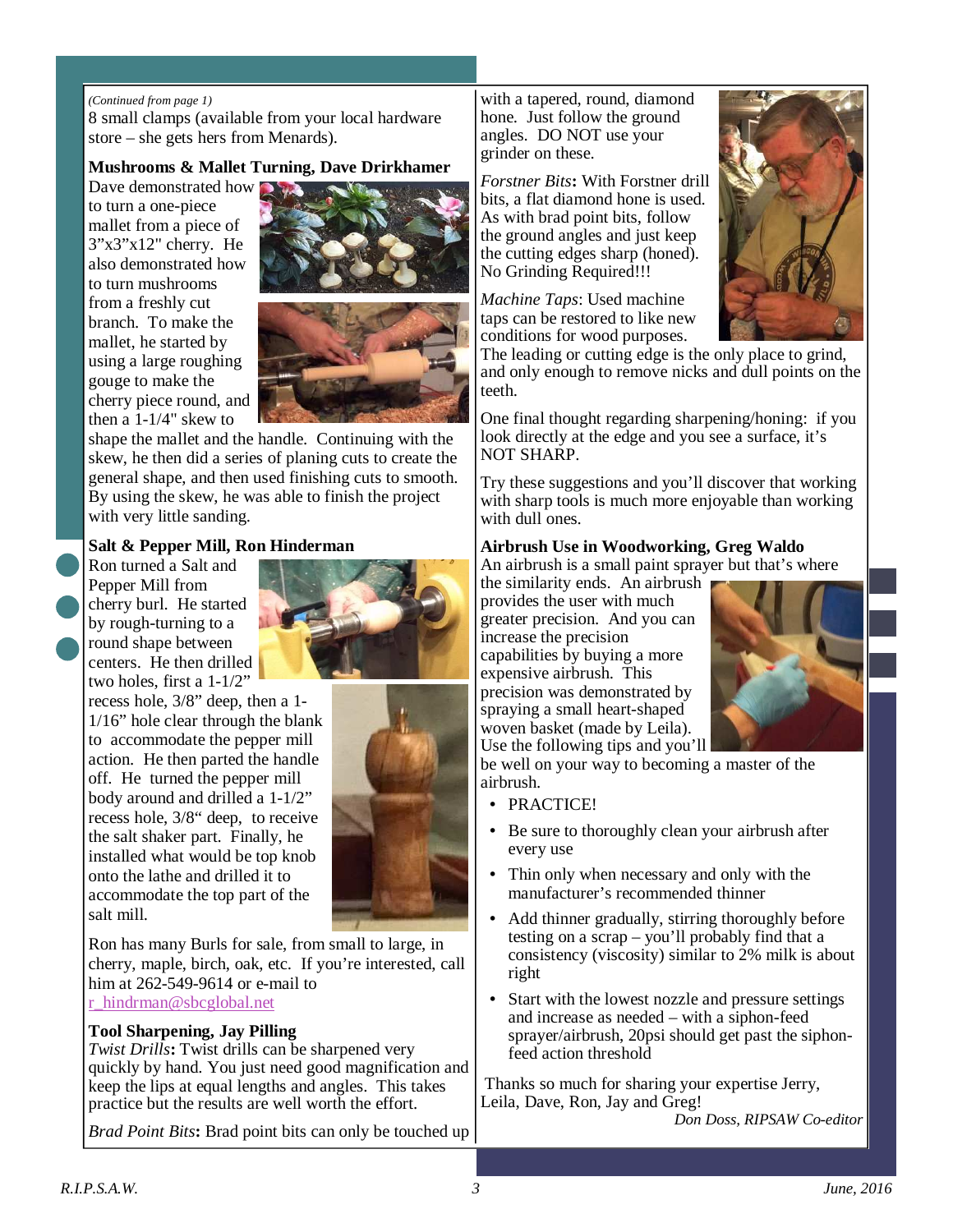### **Wisconsin Woodworkers Guild Board Briefs – June 2, 2016**

**Attendees:** Ron Reuter, Greg Waldo, Jay Pilling, Don Doss, Leila Crandall-Frink, Kevin Seigworth, and Ken Ochs

**Treasury Balance:** \$6,053.18

**Membership:** Paid 2016 membership is at 115 members.

**Secretary:** Fifty-one (51) members/guests attended the June meeting

**Other:** The August Board meeting will be at Ron's house. At the July WWG meeting, we will ask for a volunteer for Nominating Committee Chairperson. Duties are to form a small committee and present a slate of officer and director candidates at the September meeting. See page 2 for a list of the positions. The program calendar for the remainder of 2016 is complete. See page 8. Next year is wide open.

A reminder that all items for publication in the Ripsaw should be sent to both Leila Crandall-Frink (leila.frink@gmail.com) and Don Doss (FourPartHarmony@att.net).

### POINTS TO PONDER

I was taking my walk in the local shopping center and stopped at a kiosk that only sells sunglasses. As I was looking over their stock, the young lady behind the counter asked, "what brings you in today?" I said, "I'm interested in buying a refrigerator."

The older you get, the tougher it is to lose weight. That's because your body and your fat have gotten to be really good friends.

Eventually, you will reach a point in your life when you stop lying about your age and start bragging about it.

### **FOR SALE**

These items have been put up for sale by a former woodworker who suffered a heart attack while working alone in his shop a few years ago. He has made a remarkable recovery but, despite having spent a considerable sum on woodworking equipment prior to his illness, he is no longer interested in pursuing our beloved hobby. These are all top-shelf items which have been heavily discounted. If you are interested in any listed item, please contact Ron Reuter.

Oneida dust collection system with a 5HP motor. Never used. Originally purchased for over \$4,000. Asking \$3,000.

Delta Shaper—never used. Asking \$1,500.

Delta Planer (20"?). Asking \$1,300.

4/4 and 5/4 dried pecan

### **FLASH!!**

Wisconsin Woodworkers Guild just hit a home run! Appearing at our Holiday Event this year will be none other than Glen Gerard who, according to FOX Television Network, is the Top Magician and Illusionist in the Midwest! Be sure to put this event on your calendar NOW so you don't let anything interfere with you and your significant other attending December 1st!

*Respectfully Submitted, Ken Ochs* 

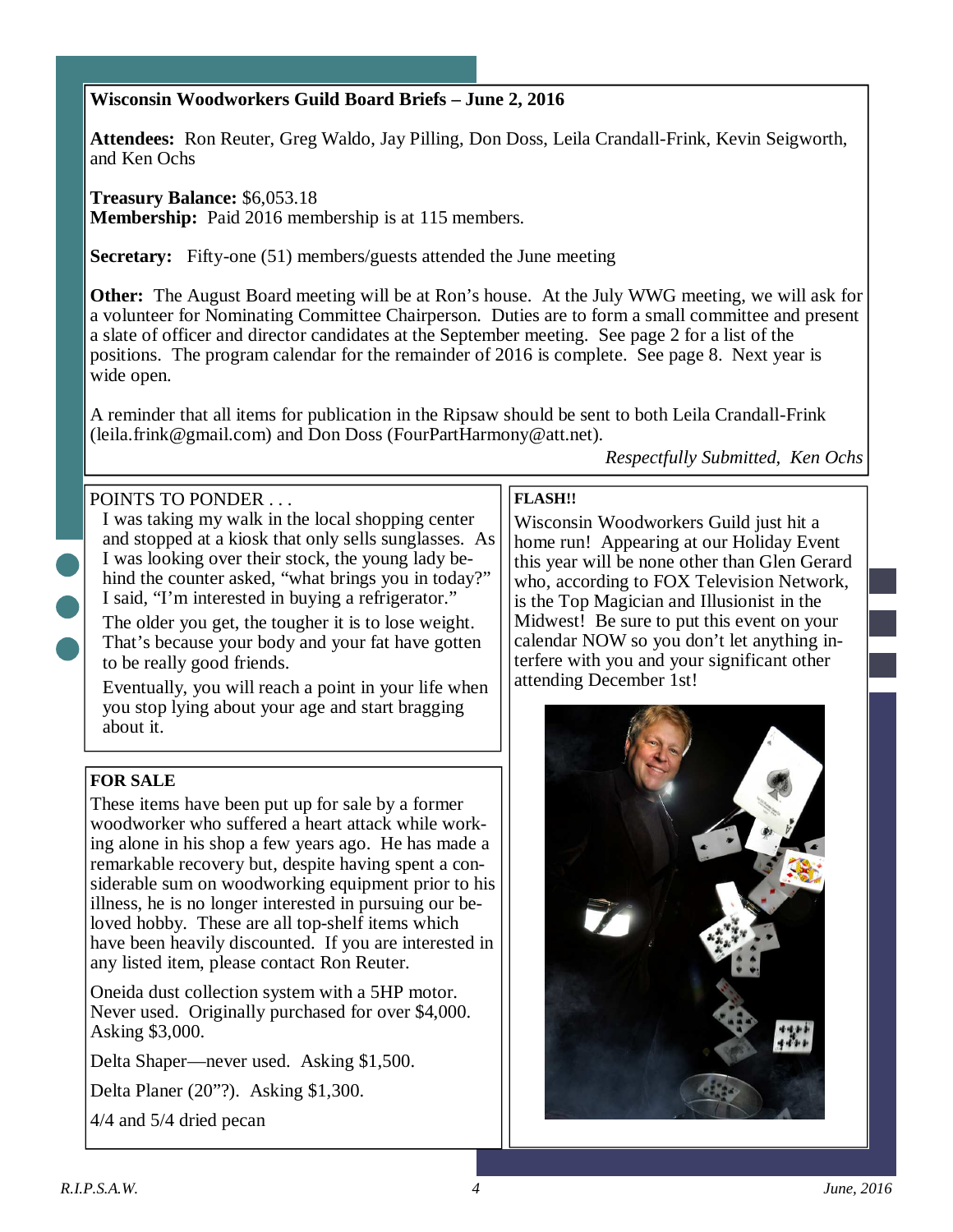### **JEWELRY BOX WORKSHOP**

Bob Dickey attended our June meeting to sign up those interested in attending a Jewelry Box Workshop. Bob is willing to work individually or with a small group. There are two options. One would be a handson workshop where each person would build a jewelry box similar to the one pictured. This class would require two very full days (a couple of consecutive Saturdays, Sundays, or a mix) and could serve a maximum of six students. The cost for this workshop is \$260, including all materials.

The date(s) and times of the workshop would be determined and would necessarily be based on Bob's availability as well as yours. If you are interested, **please contact Bob Dickey and make your arrangements,** At the time of this writing, Bob is relatively flexible after the last week in April, and July 24 - 31. The second weekend in August is out, as is October 28 - November 8<sup>th</sup> .

Contact Bob at his business and let him know of your interest. Bob's number at Woodline is 262-378-9255.



## **Notice**

The 15th Annual Woodlanders Gathering, Rustic Arts and Nature Crafts Workshops July 7-10, 2016 Shake Rag Alley School for the Arts Mineral Point, Wisconsin

Celebrating its15th year at our non-profit school for the arts, Shake Rag Alley in Mineral Point, Wisconsin, this unique event offers over 40 workshops to choose from, more than 20 talented instructors to work with creating rustic furniture, garden structures, woodcarvings, and other nature based projects using hand tools and natural materials like fresh green bendable willow, recycled wood, twigs and branches, gourds, stone, leather, plants, cement, metal, and more. For details: http://www.shakeragalley.com/woodlanders-16

### **June Raffle & Door Prize Winners**

Lucky raffle winners in June were: Don Doss (2), Gary Emerich, Lyle Husar, Norm Lange, Jim Murphy, Ron Reuter, Larry Teufel, and Jack Whitstone (2)

Door prize winners were: Lewis Enderle, Leila Frank, Mike Mitten, Steve Soltes, and Larry Whitstone

Congratulations to all the winners.

| Woodworkers Gym                                                        | discount on memberships and classes! Call 262-                                                              |
|------------------------------------------------------------------------|-------------------------------------------------------------------------------------------------------------|
| The Woodworker's Gym is a public-access                                | 373-9411 for more information.                                                                              |
|                                                                        | woodworking shop owned and managed by Guild The Woodworker's Gym is located at 3220 N.                      |
|                                                                        | member Dan Meissner. He is looking to tap into 126th St. in Brookfield, just a half-mile west of I-         |
|                                                                        | the vast experience of Guild members for part- $\vert 41/\text{US}-45$ on Burleigh Rd., open Tuesday-Sunday |
| time shop monitors. Please find some time to stop beginning at 11 a.m. |                                                                                                             |
| by, tour the facility and chat.                                        |                                                                                                             |
| Special rate for Guild members: get a 10%                              |                                                                                                             |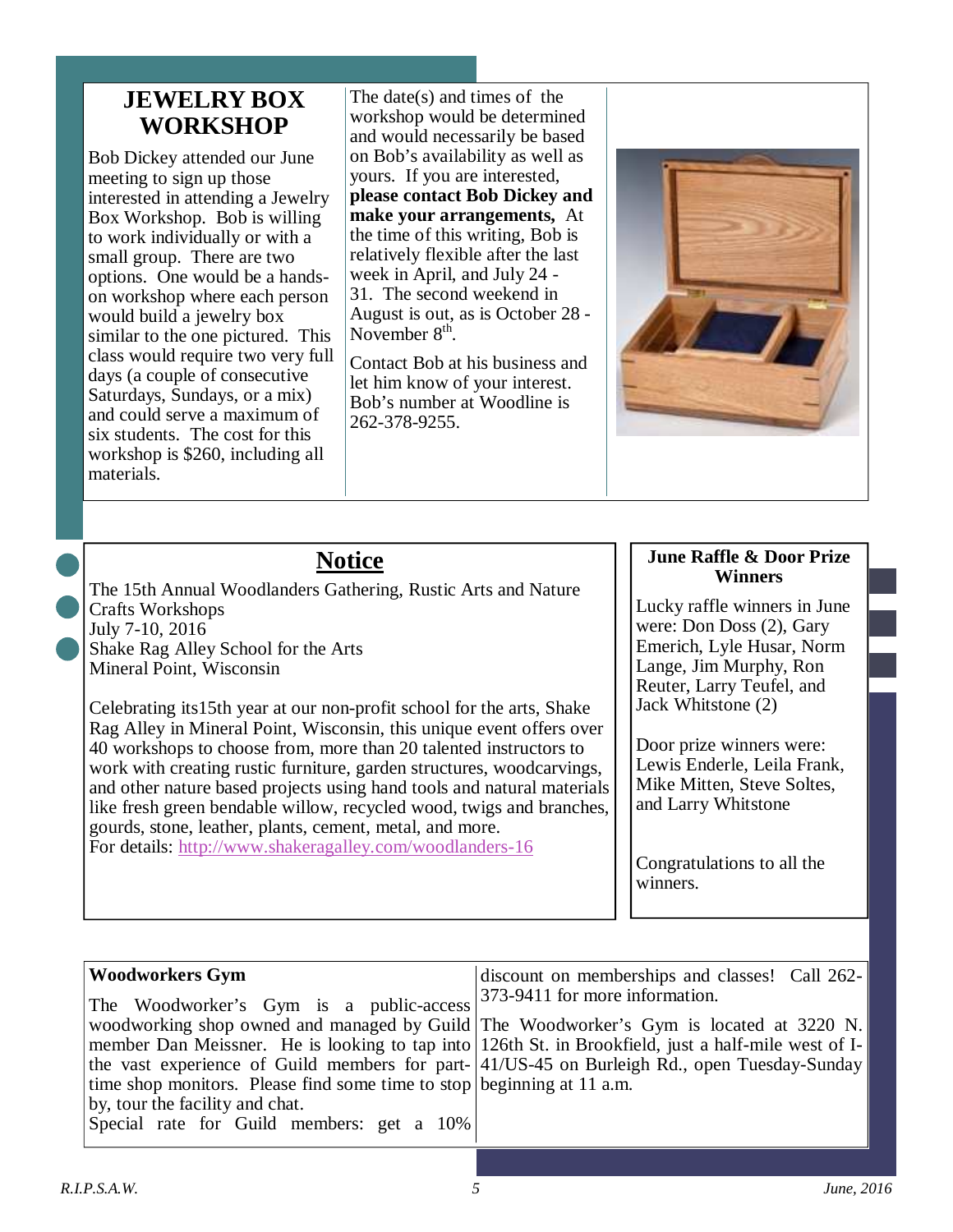**Notice:** For sale items now on WWG Website.

There is a new section on our WWG Website, updated regularly by our webmaster, Dave Steingart. Check it out at http://wiscwoodworkersguild.org/ForSaleETC.html. Although the listings are screened for interest to our members, WWG is not responsible for the accuracy of the listings or for the quality of the products. Caveat emptor - "Let the buyer beware". Thank you Dave.

# **Show and Tell - June 2016**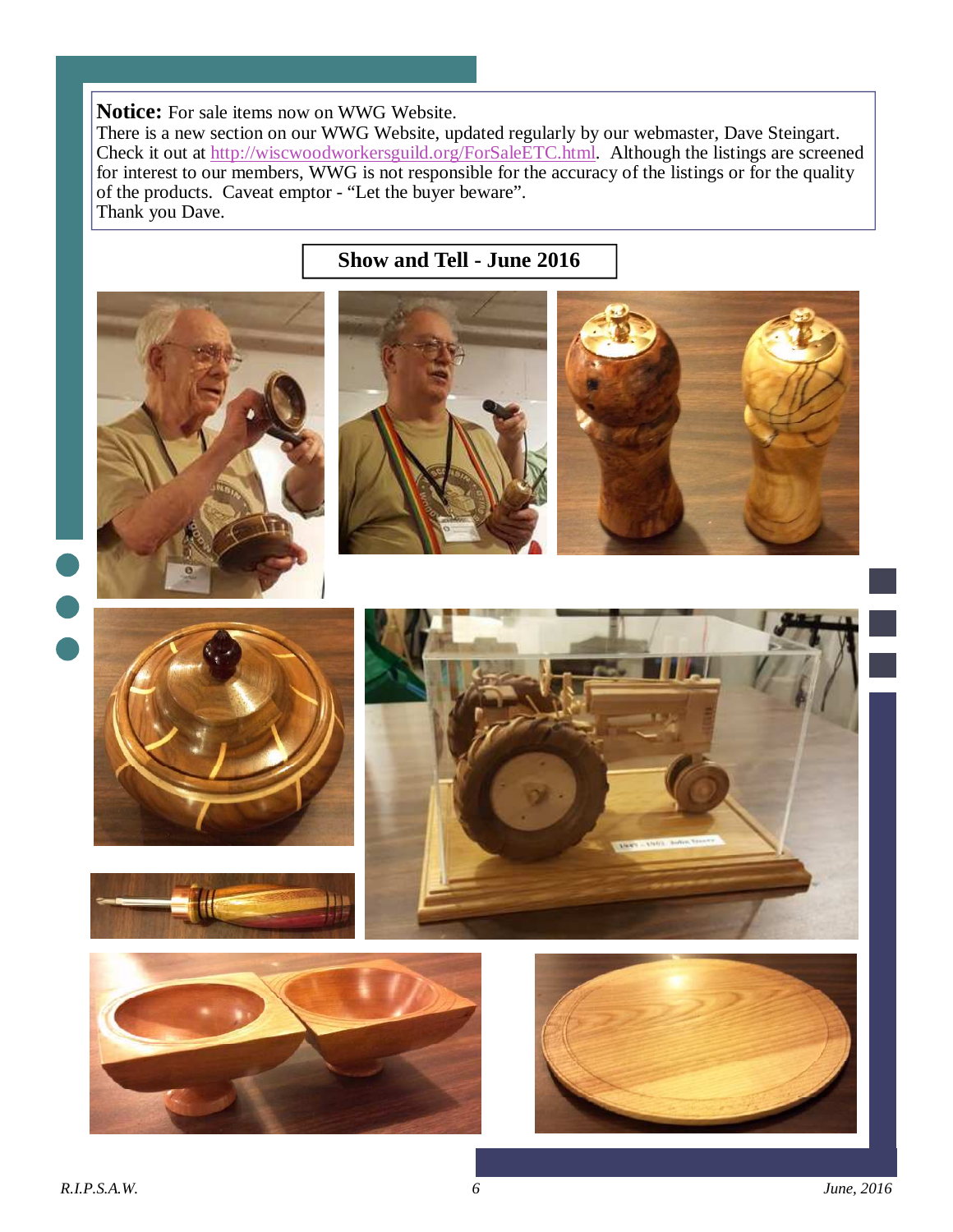# Glen Gerard **Magician & Illusionist**

"Glen Gerard is the TOP MIDWEST **MAGICIAN** & Illusionist!" - FOX Television **Network** 

"A major league entertainer!" - Milwaukee **Brewers** 

# **The Secret Is Out!**

Glen Gerard is the perfect choice to entertain at your next event! Glen's hilarious show features fascinating sleight of hand, beautiful illusions, and plenty of audience interaction. If you're looking for fast, funny entertainment for your next event, choose Glen Gerard.

# He's a sure thing!

# **Direct From Cruise Ships and Las Vegas!**

As seen by Anheuser Busch, Amway Global, Disney Cruise Lines, Norwegian Cruise Lines, Milwaukee Brewers, Milwaukee Bucks, Green Bay Packers, GE Healthcare, John Deere, Wells Fargo, We Energies and more!